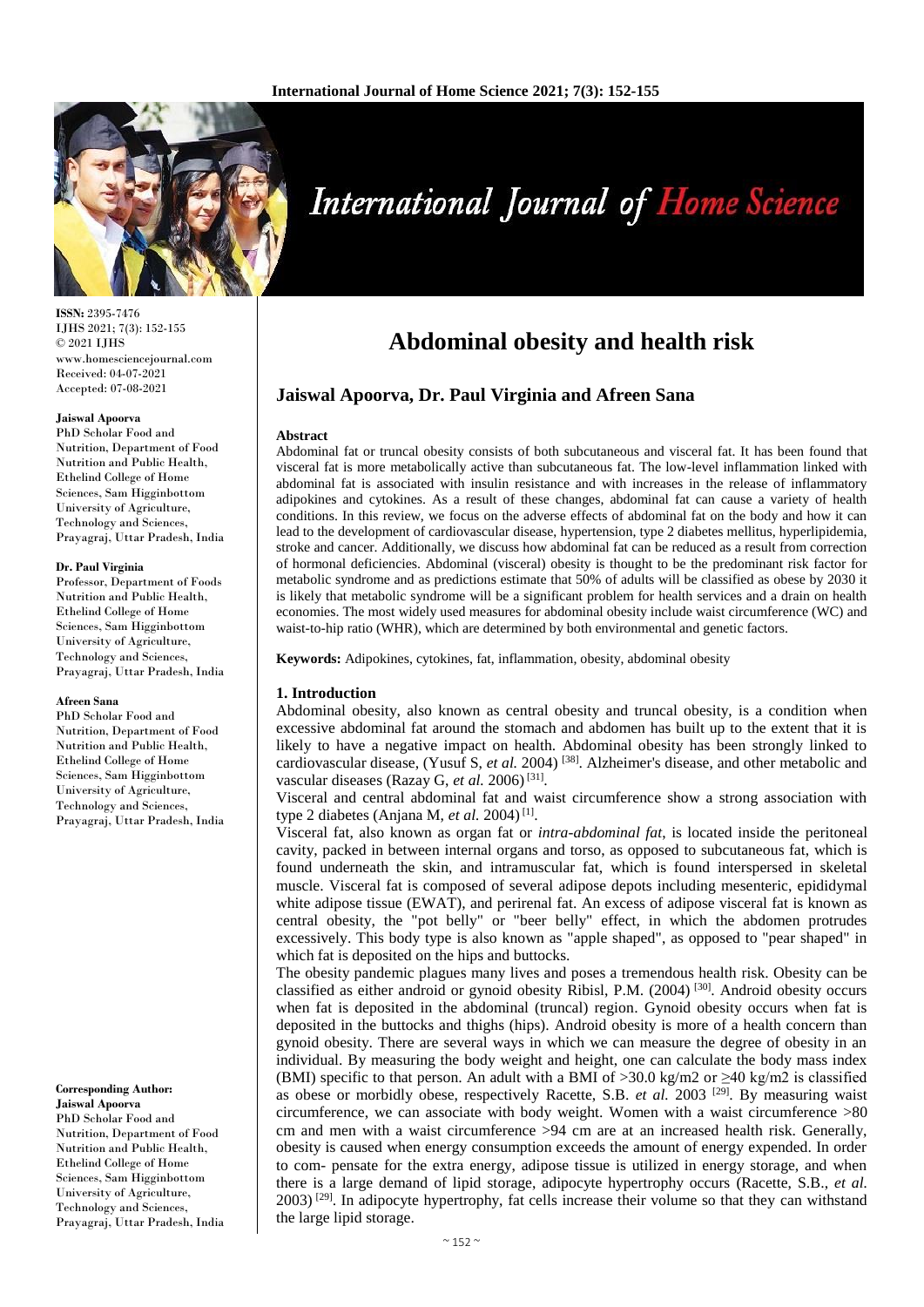Thus, this results in weight gain in adults. Adipose tissue can be categorized into white and brown adipose tissue and brown adipose tissue. Adipose tissue mainly consists of white adipose tissue which is used in energy storage, whereas brown adipose tissue is used as a homeostatic mechanism (Fantuzzi, G. 2005)  $[12]$ . In the abdomen, fat can be stored as either visceral fat or subcutaneous fat. When normal subcutaneous adipose tissue storage sites are full, and the body needs to store excess triglycerides, the excess triglycerides are stored in abnormal subcutaneous adipose tissue storage sites. Abnormal subcutaneous adipose storage sites have a decreased ability to store fatty acids and can also cause an abundant release of free fatty acids (FFAs) (Jenson, M.D. 2008) [18]. It has been determined that upper body subcutaneous fat is more lipolytically active than lower body fat. However, visceral fat is more lipolytically active than subcutaneous fat. Thus, visceral fat is more of a health threat than sub- cutaneous fat. It has been found that higher levels of abdominal subcutaneous adipose tissue and abdominal visceral adipose tissue have been shown to increase the risk of cardiometabolic conditions (Liu, J., *et al.* 2010)<sup>[22]</sup>. Effective methods of assessing abdominal fat are dual-energy X-ray absorptiometry (DEXA) and anthropometric measures, which are instrumental in the calculation of visceral fat (Direk, K., *et*  al. 2013)<sup>[8]</sup>.

# **2. Pathophysiology**

Abdominal fat causes a variety of changes throughout the body, which are elicited through triggering of the immune system. This can be categorized as low-level chronic inflammation. Specific mechanisms responsible for proportionally increased visceral fat storage when facing positive energy balance and weight gain may involve sex hormones, local cortisol production in abdominal adipose tissues, endocannabinoids, growth hormone, and dietary fructose (Andre Tchernof *et al.* 2013)<sup>[3]</sup>.

# **2.1 Cardiovascular Disease**

The occurrence of chronic inflammation is associated with an increased risk of cardiovascular disease (Fantuzzi, G. 2005) [12]. Low-level chronic inflammation disrupts cardiovascular function and it can even accelerate atherosclerosis (Alam, I., et al. 2012)<sup>[2]</sup>. According to the INSPIRE ME IAA Study, increased abdominal circumference associated with visceral fat is strongly associated with cardiovascular disease (Smith, J.D., *et al.* 2012)<sup>[35]</sup>. Epicardial adipose tissue is visceral fat deposited in the chest cavity, which covers the coronary arteries and muscular tissue of the heart. Epicardial adipose tissue is linked with high-risk plaques and atherosclerosis. It has been found that individuals who suffer from coronary artery disease (CAD) have increased epicardial adipose tissue thickness and volume, as compared to individuals devoid of CAD (Echavarria-Pinto, M., et al. 2013)<sup>[9]</sup>.

# **2.2 Type 2 Diabetes Mellitus**

Hyperinsulinemia and insulin resistance are both associated with an increased risk of type 2 diabetes mellitus (Hsu, I.R., *et*   $al. 2007$ )<sup>[14]</sup>. In the body, visceral fat is a source of lipids. These lipids are transported to the liver via the hepatic portal vein. The accumulation of these lipids interferes with insulin signaling in liver cells (Direk, K., *et al.* 2013)<sup>[8]</sup>. This occurs because excess FFAs can alter blood glucose levels through several mechanisms, including excess of acetyl coenzyme A, as well as a reduction of nicotinamide adenine dinucleotide, ATP and citrate (Jenson, M.D. 2008)<sup>[18]</sup>. Increased levels of

adipokines and cytokines are also linked to visceral fat. The latter in- creased levels of cytokines can deter insulin receptor kinase activity, thus disrupting insulin signaling by inhibiting the transmission of chemical responses within cells (Alam, I., *et al.* 2012)<sup>[2]</sup>. In addition, obesity causes a decrease in insulin sensitivity of the liver and thereby leading to insulin resistance (Hsu, I.R., *et al.* 2007) [14]. Thus, the liver extracts less insulin than usual. Furthermore, visceral fat causes an increase in the amount of secreted insulin which enters the blood. The decrease in extracted insulin by the liver and increase in the amount of secreted insulin entering the blood can cause hyperinsulinemia.

# **2.3 Hyperlipidemia**

Hyperlipidemia is a condition in which there are high levels of fat particles (lipids) in the blood. The metabolism of lipoproteins is controlled by hepatic triglyceride lipase  $(HTGL)$  (Ebbert, J.O. and Jensen, M.D. 2013)<sup>[10]</sup>. When the concentration of post-hepatic HTGL is high, then the serum concentration of high-density lipoprotein (HDL) cholesterol is low. In visceral adipose tissue there is high HTGL activity. Thus, visceral fat causes low levels of HDL cholesterol (also referred to as "good cholesterol"). Visceral fat also contains high levels of triglycerides. The abundance of triglycerides is linked with high concentrations of very-low-density lipoprotein (VLDL) as well as low- density lipoprotein (LDL). Thus, visceral fat can cause increased concentrations of VLDL and LDL in the blood.

# **2.4 Hypertension**

Hypertension is a condition in which there is elevated systemic blood pressure. Adiponectin is an adipokines that is secreted by adipocytes; however, in obesity, there are decreased levels of adiponectin (Summer, R., *et al.* 2011) [34] Adiponectin is a vasodilator and it helps to regulate blood pressure. In obese individuals, subcutaneous adipose tissue expresses a greater amount of adiponectin than in visceral adipose tissue. Thus, excess visceral adipose tissue is a factor which can lead to the development of systemic hypertension through low-level chronic inflammation and de- creased levels of adiponectin.

# **2.5 Stroke**

Obesity is associated with an environment that promotes inflammation and thrombosis (Zhang, X., *et al.* 2009) [39]. This type of environment can lead to the development of stroke. Specifically, it has been shown that an increase in abdominal obesity leads to an increased risk of cerebral thrombosis. In the human body, the carotid arteries provide the majority of blood to the brain. The Multicultural Community Health Assessment Trial (M-CHAT) Study demonstrated that increased abdominal girth, in particular, visceral adipose tissue is associated with the development of carotid atherosclerosis (Lear, S.A., *et al.* 2007) [21] .

# **2.6 Cancer**

Obesity is associated with low-level chronic inflammation. In this environment, macrophages are triggered and these macrophages are able to enter tumors. When the macrophages enter tumors, they produce cytokines, prostaglandins and angiogenic factors, which in turn aid tumor growth Plasminogen activator inhibitor-1 (PAI-1) is a protein that is made in visceral white adipose tissue. Increased PAI-1 levels can lead to the formation of new blood vessels, which can promote tumor cell growth and cause the tumor cells to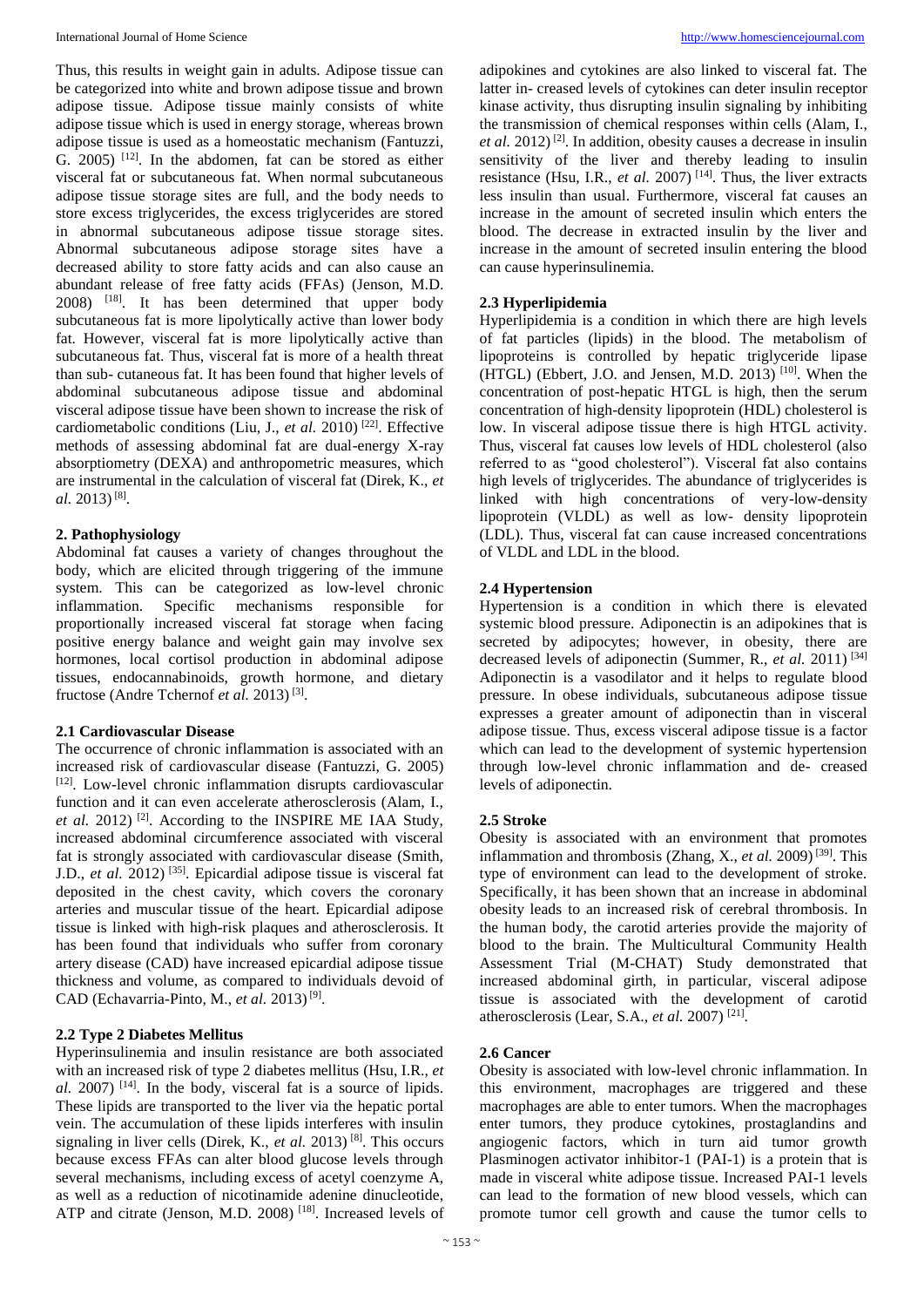# metastasize (Hursting, S.D. and Dunlap, S.M. 2012)<sup>[12]</sup>.

**Table 1:** Interpreting your waist circumference

|                   | Men                  | Women                 |
|-------------------|----------------------|-----------------------|
| Low risk          | 37 inches and below  | 31.5 inches and below |
| Intermediate risk | $37.1 - 39.9$ inches | $31.6 - 34.9$ inches  |
| High risk         | 40 inches and above  | 35 inches and above   |

#### **3. Diet and obesity**

The currently prevalent belief is that the immediate cause of obesity is net energy imbalance—the organism consumes more usable calories than it expends, wastes, or discards through elimination. Some studies indicate that visceral adiposity, together with lipid dysregulation and decreased insulin sensitivity, (Stanhope K.L. and Havel P.J. 2010) [33] is related to the excessive consumption of fructose (Elliote S.S., *et al.* 2002, Perez-Pozo S.E., *et al.* 2010 and Choi M.E., 2009)  $[11, 28, 7]$ . Some evidence shows that in regards to juveniles, when free fructose is present as children's fat cells mature, it makes more of these cells mature into fat cells in the abdominal region. It also caused both visceral fat and subcutaneous fat to be less sensitive to insulin. These effects were not attenuated when compared to similar glucose consumption.

Intake of trans-fat from industrial oils has been associated with increased abdominal obesity in men (Koh-Banerjee P, *et al.* 2003) [19] and increased weight and waist circumference in women (Bendsen N.T., *et al.* 2011)<sup>[4]</sup> These associations were not attenuated when fat intake and calorie intake was accounted for (Micha R, and Mozaffarian D., 2008, Kavanagh K, *et al.* 2007) [24, 20] Greater meat *(processed meat, red meat, & poultry)* consumption has also been positively associated with greater weight gain, and specifically abdominal obesity, even when accounting for calories (Vergnaud A.C, *et al.* 2010 August and Vergnaud A.C, *et al.* 2010 December) [36, 37] Conversely, studies suggest that oily fish consumption is negatively associated with total body fat and abdominal fat distribution even when body mass remains constant (Hosseini-Esfahani F, *et al.* 2017 and Noreen E.E, *et al.* 2010) [16, 26] . Similarly, increased soy protein consumption is correlated with lower amounts of abdominal fat in postmenopausal women even when calorie consumption is controlled. Numerous large studies have demonstrated that eating ultra-processed food (Monteiro, *et al.* 2018)<sup>[25]</sup> has a positive dose-dependent relationship with both abdominal obesity and general obesity in both men and women. Consuming a diet rich in unprocessed food and minimally processed food is linked with lower obesity risk, lower waist circumference and less chronic disease.

Obesity plays an important role in the impairment of lipid and carbohydrate metabolism shown in high-carbohydrate diets (Ibrahim I.A., *et al.* 2011)<sup>[17]</sup>. It has also been shown that quality protein intake during a 24-hour period and the number of times the essential amino acid threshold of approximately 10 g (Cuthbertson D, *et al.* 2005) [6] has been achieved is inversely related to the percentage of central abdominal fat. Quality protein uptake is defined as the ratio of essential amino acids to daily dietary protein (Loenneke J.P *et al.* 2012) [23] .

Visceral fat cells will release their metabolic by-products in the portal circulation, where the blood leads straight to the liver. Thus, the excess of triglycerides and fatty acids created by the visceral fat cells will go into the liver and accumulate there. In the liver, most of it will be stored as fat. This concept is known as 'lipotoxicity' (Harvard College, 2006)<sup>[27]</sup>.

### **4. Conclusion**

The increase in abdominal fat is associated with the risk of developing cardiovascular disease, type 2 diabetes mellitus, hypertension, stroke and certain cancers. Abdominal fat contains both visceral and subcutaneous adipose tissue, but visceral adipose tissue poses more of a health threat. It has been found that exercise; diet, prescribed drugs and surgery are viable options which can effectively reduce abdominal fat. Although maintaining a healthy weight should continue to be a cornerstone in the prevention of chronic diseases and premature death, it is equally importantly to maintain a healthy waist size and prevent abdominal obesity.

#### **5. References**

- 1. Anjana M, Sandeep S, Deepa R, Vimaleswaran KS, Farooq S, Mohan V. Visceral and central abdominal fat and anthropometry in relation to diabetes in Asian Indians. Diabetes Care 2004;27(12):2948-53. Doi: 10.2337/diacare.27.12.2948. PMID 15562212.
- 2. Alam I, Ng TP, Larbi A. Does inflammation determine whether obesity is metabolically healthy or unhealthy? The aging perspective. Mediators of Inflammation 2012, 456456. Doi: 10.1155/2012/456456
- 3. Andre Tchernof *et al.* Pathophysiology of human visceral obesity 2013. 10.1152/ physrev. 00033.2011. PMID: 23303913.
- 4. Bendsen NT, Chabanova E, Thomsen HS *et al.* Effect of trans fatty acid intake on abdominal and liver fat deposition and blood lipids: a randomized trial in overweight postmenopausal women. Nutrition &<br>Diabetes 2011:1(1):e4. Doi: 10.1038/nutd.2010.4. Diabetes  $2011:1(1):e<sub>4</sub>$ . Doi: PMC 3302130. PMID 23154296.
- 5. Bakhtiari A, Yassin Z, Hanachi P *et al.* Effects of Soy on Body Composition: A 12-Week Randomized Controlled Trial among Iranian Elderly Women with Metabolic Syndrome. Iranian Journal of Public Health 2012;41(4):9-18. PMC 3481610. PMID 23113160.
- 6. Cuthbertson D, Smith K, Babraj J, Leese G *et al.* Anabolic signaling deficits underlie amino acid resistance of wasting, aging muscle. FASEB Journal 2005:19(3):422-4. Doi: 10.1096/fi.04-2640fie. 2005;19(3):422-4. Doi: 10.1096/fj.04-2640fje. PMID 15596483. S2CID 22609751.
- 7. Choi ME. The not-so-sweet side of fructose. Journal of the American Society of Nephrology 2009;20(3):457-9. Doi:10.1681/asn.2009010104. PMID 19244571.
- 8. Direk K, Cercelia M, Astle W *et al.* The relationship between DXA-based and anthropometric measures of visceral fat and morbidity in women. BMC Cardiovascular Disorders 2013;13:25. Doi: 10.1186/1471-2261-13-25
- 9. Echavarria-Pinto M, Hernando L, Alfonso F. From the epicardial adipose tissue to vulnerable coronary plaques. World Journal of Cardiology 2013;5:68-74. Doi: 10.4330/wjc.v5.i4.68
- 10. Ebbert JO, Jensen MD. Fat depots, free fatty acids, and dyslipidemia. Nutrients 2013;5:498-508. Doi: 10.3390/nu5020498
- 11. Elliott SS, Keim NL, Stern JS. Fructose, weight gain, and the insulin resistance syndrome. The American Journal of Clinical Nutrition 2002;76(5):911-22. Doi:10.1093/ajcn/76.5.911. PMID 12399260.<br>12. Fantuzzi G. Adipose tissue, adipok
- Fantuzzi G. Adipose tissue, adipokines, and<br>inflammation. Journal of Allergy and Clinical Journal of Allergy and Clinical Immunology 2005;115:911-919. Doi: 10.1016/j.jaci.2005.02.023
- 13. Fructose sugar makes maturing human fat cells fatter, less insulin-sensitive, study finds. Science Daily. Retrieved 2021-03-08.